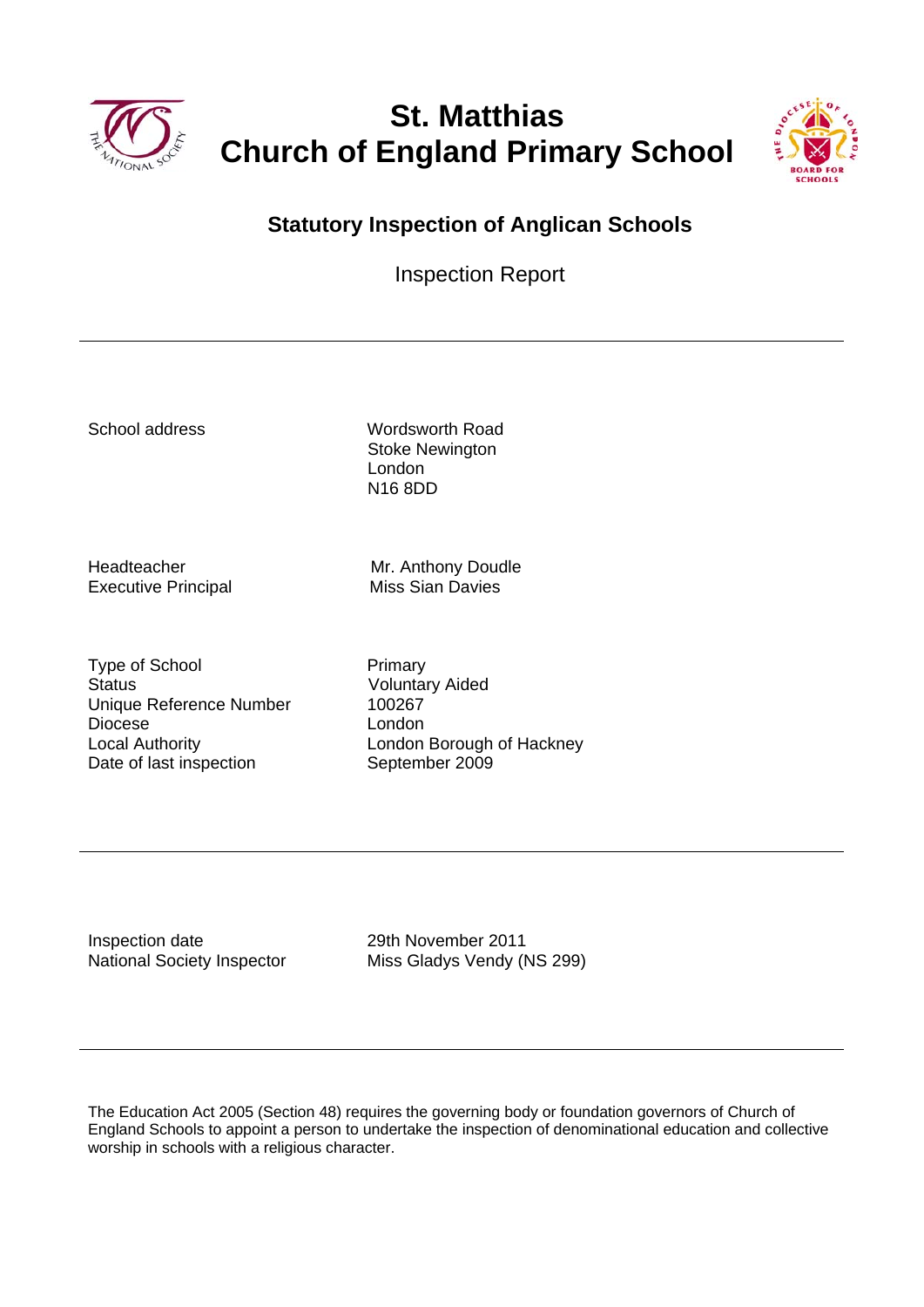#### **Context**

St Matthias is a one and a half form entry school with a nursery class. It is situated in a densely populated urban environment in an area of high social and economic deprivation in the parish of St Matthias. An above average number of pupils are eligible for free school meals, speak English as an additional language and have special educational needs/or learning disabilities. Nearly all pupils have a minority ethnic heritage and the majority of these are from Black British, Black Caribbean or Black African backgrounds. 89% of pupils are from Christian families although most of the other world faiths are also represented.

Children enter the Foundation Stage with skills and abilities well below national age-related expectations and progress is judged to be satisfactory. Although results in reading reach national expectations at the end of Key Stage Two attainment in writing and mathematics remains low.

The school has been through a period of extended turbulence marked by high pupil and staff mobility including key changes in the Senior Management Team. The Head of School was appointed in September 2010. Following a period of governance by an Interim Executive Board the school has formalised a partnership with five primary schools in the area, led by an Executive Principal. The school committee constituted in September 2011 is part of the wider Governing Body of the Primary Advantage Federation.

The recent Ofsted inspection judged the overall effectiveness of the school to be satisfactory.

#### **The distinctiveness and effectiveness of St Matthias CE School as a Church of England school are good.**

The school is now entering a period of stability characterised by improved attendance and behaviour of the pupils and the commitment of the Senior Management and Leadership Teams. The Executive Principal, The Head of School and Governors have a clear vision for the future of the school as a distinctive and effective Church School.

#### **Established strengths**

- The clear Christian vision of the Head of School, the Deputy Head of School and the Executive Principal which supports the inclusiveness of the school
- High quality displays reflect the teaching of Religious Education (RE) and the thematic approach to Collective Worship that underpin the Christian foundation of the school.
- Good opportunities for social, moral, spiritual and cultural development enable all children to progress in these aspects

#### **Focus for development**

- Develop all areas of RE including assessment, creativity, teaching methods and an increased use of assessment target two – learning from religion
- Build on children's good prior knowledge of Biblical stories to extend their progress in RE
- Increase pupils' active and confident involvement in more of the acts of collective worship

#### **The school through its distinctive Christian character is good at meeting the needs of all learners.**

The school makes good provision to meet the needs of all its learners. People entering the school can immediately see from the highly visible and good quality displays of RE work, Collective Worship and Christian artefacts that this is a school which promotes Christian values. There is a well developed prayer area in the main entrance. Each classroom has a designated reflection area with a cross, books and artefacts. In the Foundation Stage this is a rainbow tent in which thank you prayers written by the children are displayed. The mission statement underpinning the key phrase 'achieve our aspirations, find fulfilment and prove potential' is well displayed in the main corridor. The school is a caring and inclusive school that serves a highly mobile population by its commitment to Christian values particularly emphasising forgiveness and reconciliation through restorative justice. These are understood by the children and re-stated frequently. As one teacher said 'we take all, love all, teach all'. Children have a very good understanding of right and wrong. The curriculum programmes such as 'success for all' where children work in mixed age groups, are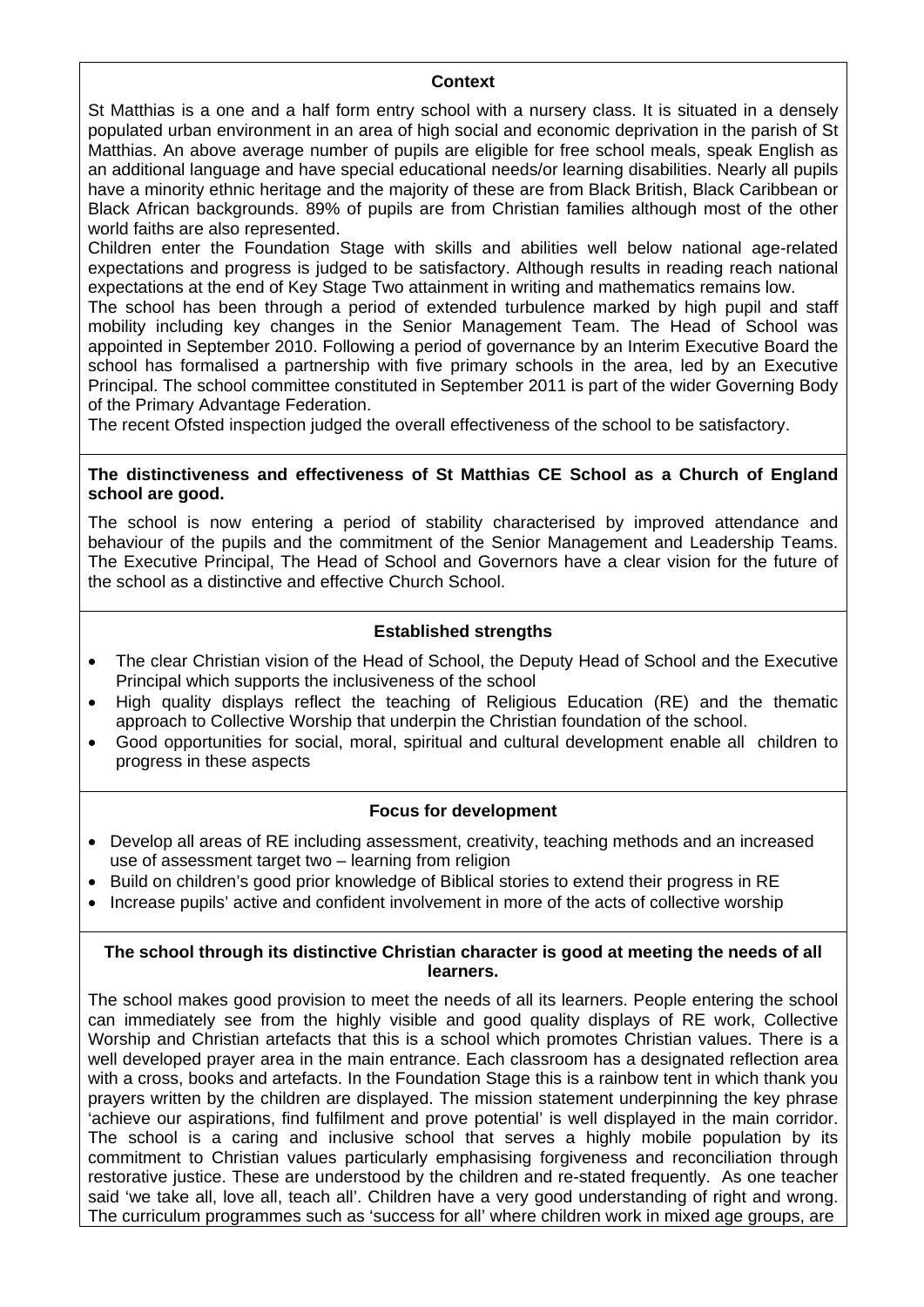based on an ethos of co-operation that supports learning. A range of positive intervention programmes support SEN and vulnerable children well and systems are in place which demonstrate the care for each child and has built up the trust between staff and children - as one child said 'teachers care about your learning'. The needs of gifted and talented children are specifically met through sharing activities with and in other local schools. Standards of achievement are now on an upward trajectory. The school behaviour management policy, 'staying on green', underpinned by Christian values has contributed to improved behaviour and expectations. A wide range of clubs including Breakfast Club foster pupils' social and cultural development. Children have had notable successes in sports orientated activities. Children want to help and are given the opportunities to take responsibility through the school council, the food council and playground friends. Parents who are aware of the troubled history of the school speak warmly of recent improvements including better communication. Links with the church and clergy are growing. Although the school has no direct overseas links yet, the children support national and local charities and have initiated fund raising activities themselves.

#### **The impact of collective worship on the school community is satisfactory**

Children and staff recognise the importance of worship which is at the centre of school life. Worship is well planned and recorded. Themes are set by the Primary Advantage Federation and developed, reinforced and celebrated during the week by the two senior leaders. Weekly worship has a regular pattern and includes worship in church led by the priest. This reflects the Anglo Catholic tradition of the parish and a liturgical framework is being established. Here children actively participate by reading from The Bible and leading prayers. A few parents attend. At the half termly Mass pupils are invited to receive a blessing. Pupils of all faiths respond positively to this. Weekly classroom worship is planned and monitored effectively by the head of school. His own worship leadership is monitored by the Executive Principal. Formal monitoring has not been possible because of the difficult circumstances. However at the first meeting of the school committee a link governor for RE and Collective Worship was appointed. The praise assembly observed was attended by all except the Foundation Stage who join in the Friday celebration assembly. The children came in quietly to a powerpoint presentation of 'God's amazing plan' set to music and songs. Children showed very good knowledge about people from the Old Testament and responded well to questions. Songs about Mary had been carefully chosen and reflected the theme for the week. Although all staff joined in the unaccompanied singing it lacked enthusiasm and the school has rightly recognised that the children respond better to a more contemplative style. This was a proper act of worship which closed with a time for reflection, extempore prayer, the school prayer and the Lord's Prayer. Reflection is supported by encouraging children to be 'calm on the outside, calm on the inside'. Prayers are said in most classrooms before lunch and at the end of the day. A lighted candle provided the focus for The Foundation Stage worship where children were engrossed in the story about sharing, reflected quietly and sang the worship songs enthusiastically using actions. Although the impact of worship on the community is judged to be satisfactory there are many good elements. Given the time to embed practices such as involving the children more actively and confidently in acts of collective worship and encouraging attendance by parents there is very good capacity for improvement.

#### **The effectiveness of Religious Education is satisfactory**

An action plan which identifies the areas for development and feeds directly into the School Development Plan has been drawn up. These include issues from the previous inspection which have not been fully addressed such as embedding the RE curriculum and establishing assessment procedures. High staff turnover and other national curriculum demands have adversely affected development in RE. The scheme of work is planned on a two year cycle to take account of split age classes. Teachers who are insecure in their subject knowledge rely heavily on pre planned lessons and use of worksheets which limits the use of differentiation and makes cross curricular links tentative. Work scrutiny showed that RE was taught regularly but unimaginatively using literacy strategies such as comprehension or close procedure. There was little evidence of creative work. Resources are adequate. Marking was generally good usually focussing on the learning intentions. Monitoring is currently limited to book looks. The teaching of RE in the Foundation Stage on celebrations linked with the Early Years curriculum and was of a good quality. In nearly all classes a good pace was maintained and lessons were supported by appropriate use of visual aids. The overall judgement of the quality of teaching across the school is satisfactory. However in one or two classes it was better than this because of the knowledge and enthusiasm of the teacher. An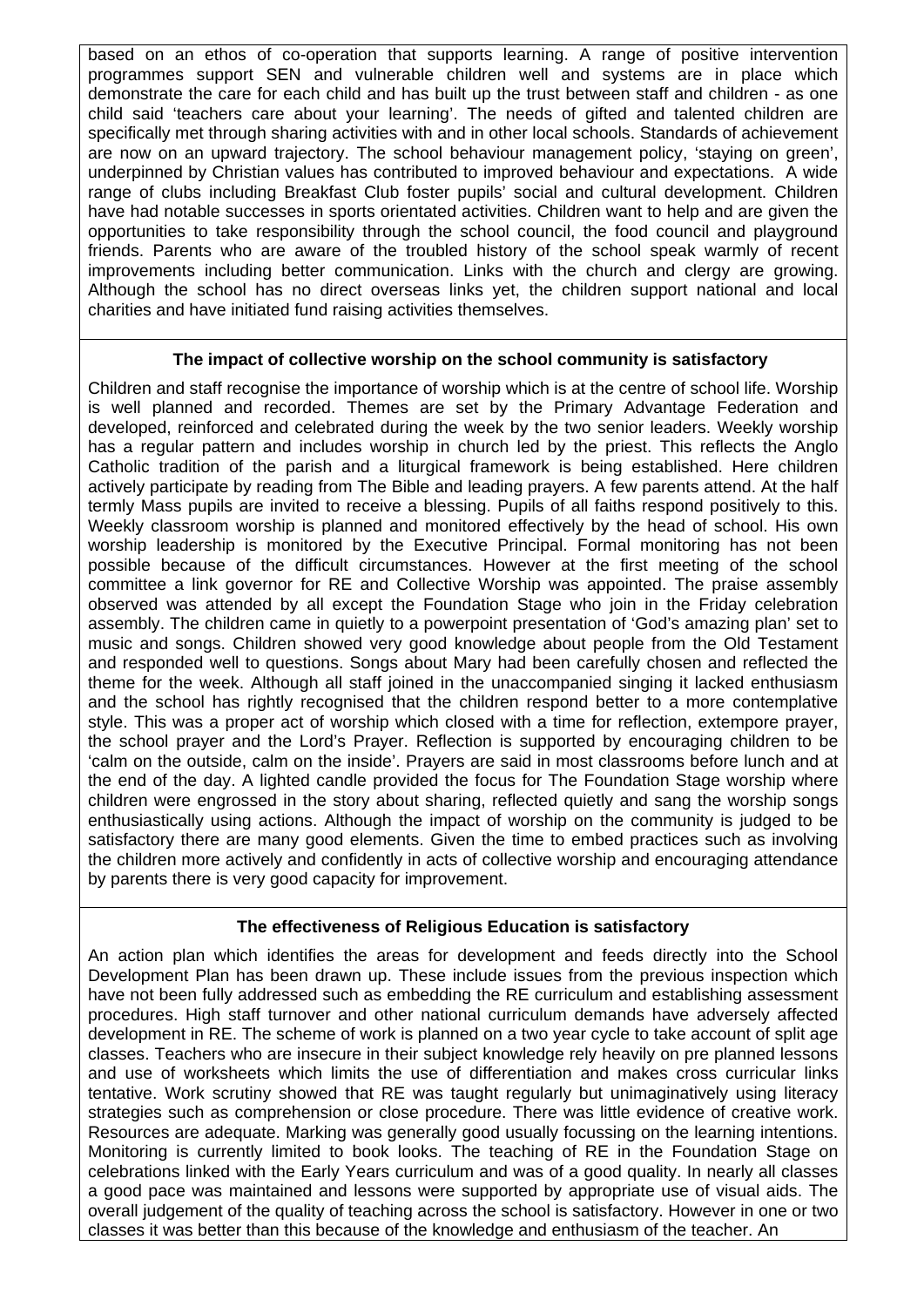example of this was when comparisons were made between holy books of differing faiths. Children showed good understanding of previous learning but together with their very good prior knowledge of The Bible this is not taken into account which means children's progress is not fully extended. The two attainment targets of learning about and learning from religion were not always well balanced. When they were, children could make pertinent observations such as the child who, when reflecting on the angel's appearance to Joseph, said 'The Lord knows what's best for you so you should do what he says'. Children's attitudes to RE are positive and they say they enjoy learning about other religions for whom their respect is increasing. Standards of achievement are satisfactory overall.

#### **The effectiveness of the leadership and management of the school as a church school is good**

The drive and determination of the Head and Deputy Head of School working in close partnership, is having a major impact upon the provision for children. All their work is underpinned by a firm belief and promotion of Christian values which permeate all school systems and structures. They are well supported by the Executive Principal and other members of the Primary Advantage Federation which insists that each school retains its own identity. INSET at the beginning of the school year centres around the understanding of the mission statement. The self evaluation of the school as a church school was a collaborative effort and an accurate analysis of the school's current position. The newly constituted school committee of governors which includes the incumbent of St Matthias Church is leading to growing links with St Matthias Church. The Head of School has attended meetings of the Parochial Church Council to maintain the school's profile within the church. The previous high mobility of staff appears to have stabilised and restored the trust of the children and their parents in the school as a caring community. Relationships between all groups in the school community are positive. Staff work in phase teams and staff morale is good because of the clear direction the school is taking. The inclusion of the middle managers into the Senior leadership team is strengthening their professional development and understanding of the school as a church school. Surveys about pupils' responses to RE, Worship and the school as a Christian school have been carried out through interviews and the pupils now feel they have a voice and that their views are listened to. It is planned to extend this to parents in the near future. Parents are welcomed into the school and are becoming increasingly involved in school life. The school is effectively supported by the diocese and the local authority. There is very good capacity for the school to move forward in its role as a distinctive and effective church school.

November 2011 SIAS report St. Matthias Church of England Voluntary Aided Primary School, N16 8DD